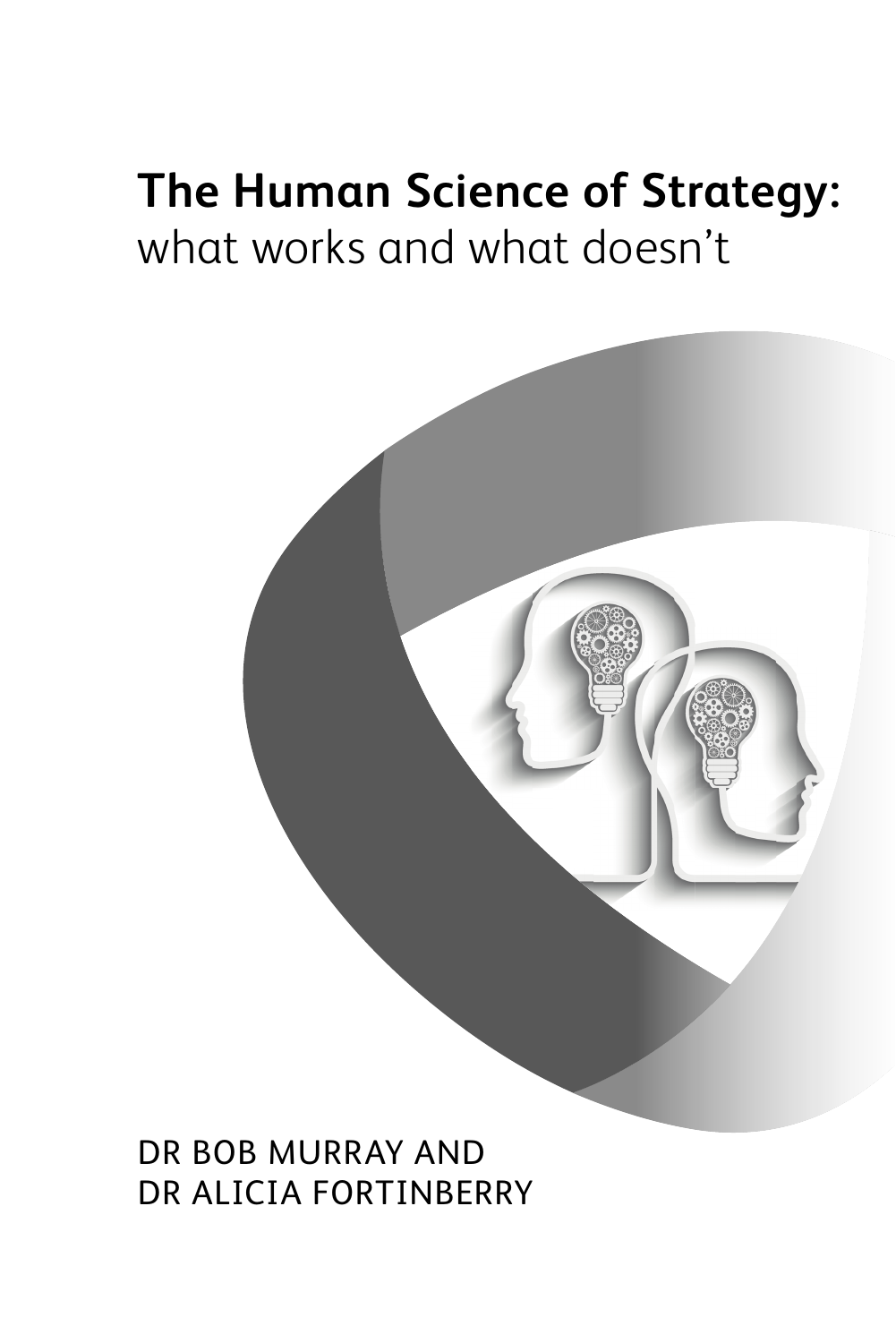#### **Commissioning editor**

Alex Davies

Published by ARK Group:

UK, Europe and Asia office 5th Floor, 10 Whitechapel High Street London, E1 8QS United Kingdom Tel: +44(0) 207 566 5792 publishing@ark-group.com

North America office 4408 N. Rockwood Drive, Suite 150 Peoria IL 61614 United States Tel: +1 (309) 495 2853 publishingna@ark-group.com

www.ark-group.com

Layout by Susie Bell, www.f-12.co.uk

Printed by Canon (UK) Ltd, Cockshot Hill, Reigate, RH2 8BF, United Kingdom

ISBN: 978-1-78358-382-9

A catalogue record for this book is available from the British Library

© 2019 ARK Group

All rights reserved. No part of this publication may be reproduced or transmitted in any form or by any means, except in accordance with the provisions of the Copyright, Designs and Patents Act 1988 or under terms of a licence issued by the Copyright Licencing Agency in respect of photocopying and/or reprographic reproduction. Application for permission for other use of copyright material, including permission to reproduce extracts in other published works, should be made in writing to the publishers. Full acknowledgement of author, publisher, and source must be given.

### DISCLAIMER

This publication is intended as a general guide only. The information and opinions it contains are not intended to provide legal advice. The publishers bear no responsibility for any errors or omissions contained herein.

ARK Group is a division of Wilmington plc. The company is registered in England & Wales with company number 2931372 GB. Registered office: 5th Floor, 10 Whitechapel High Street, London, E1 8QS.

VAT Number: GB 899 3725 51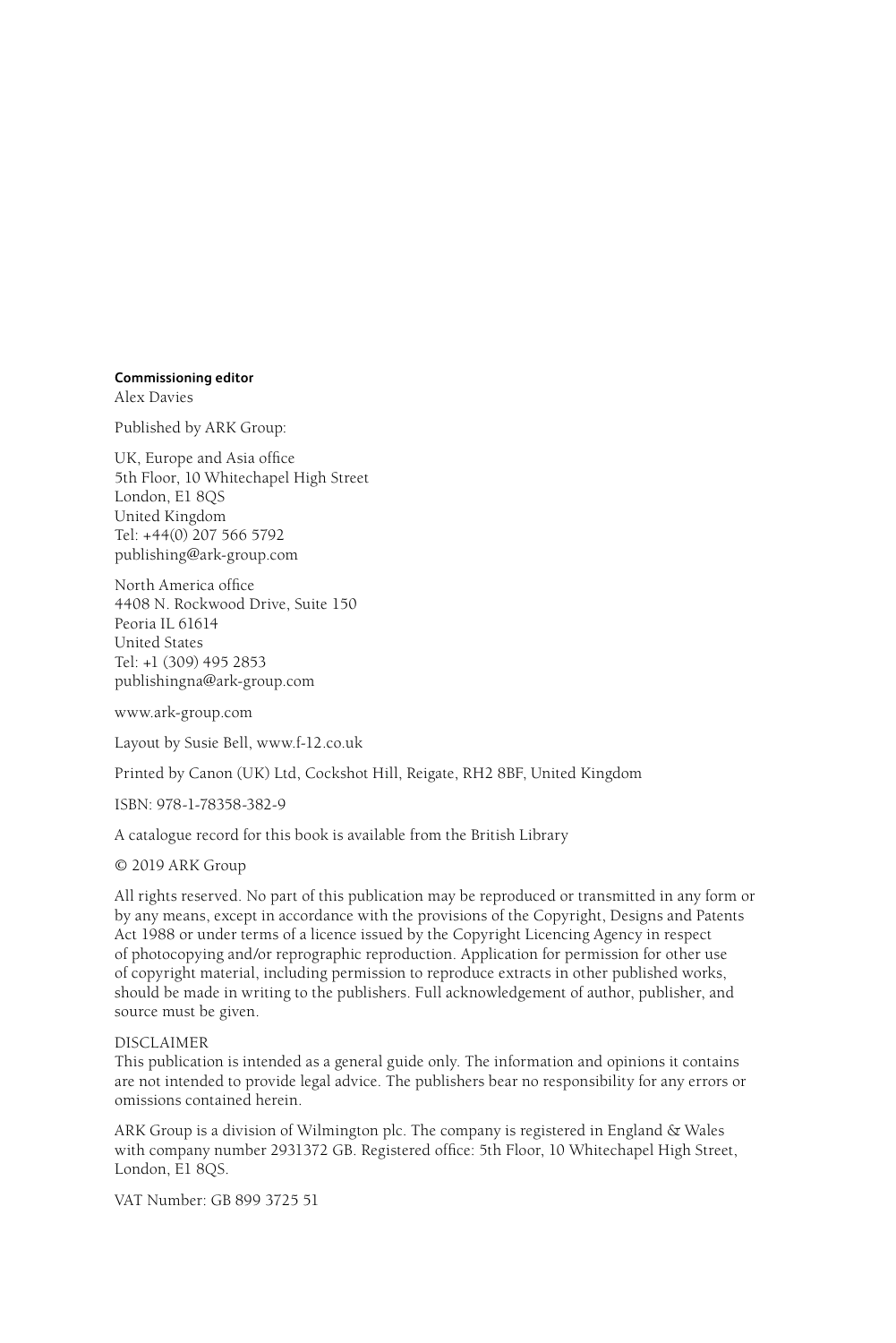# **Contents**

| Chapter 2: Purpose, meaning and values: why the why matters        |
|--------------------------------------------------------------------|
|                                                                    |
| Chapter 4: Why the assumptions behind strategies are almost always |
| Chapter 5: Strategy and the basic human drivers                    |
|                                                                    |
|                                                                    |
| Chapter 8: Leadership for strategy implementation                  |
|                                                                    |
|                                                                    |
| Chapter 11: Building trust in the strategy and the leadership      |
|                                                                    |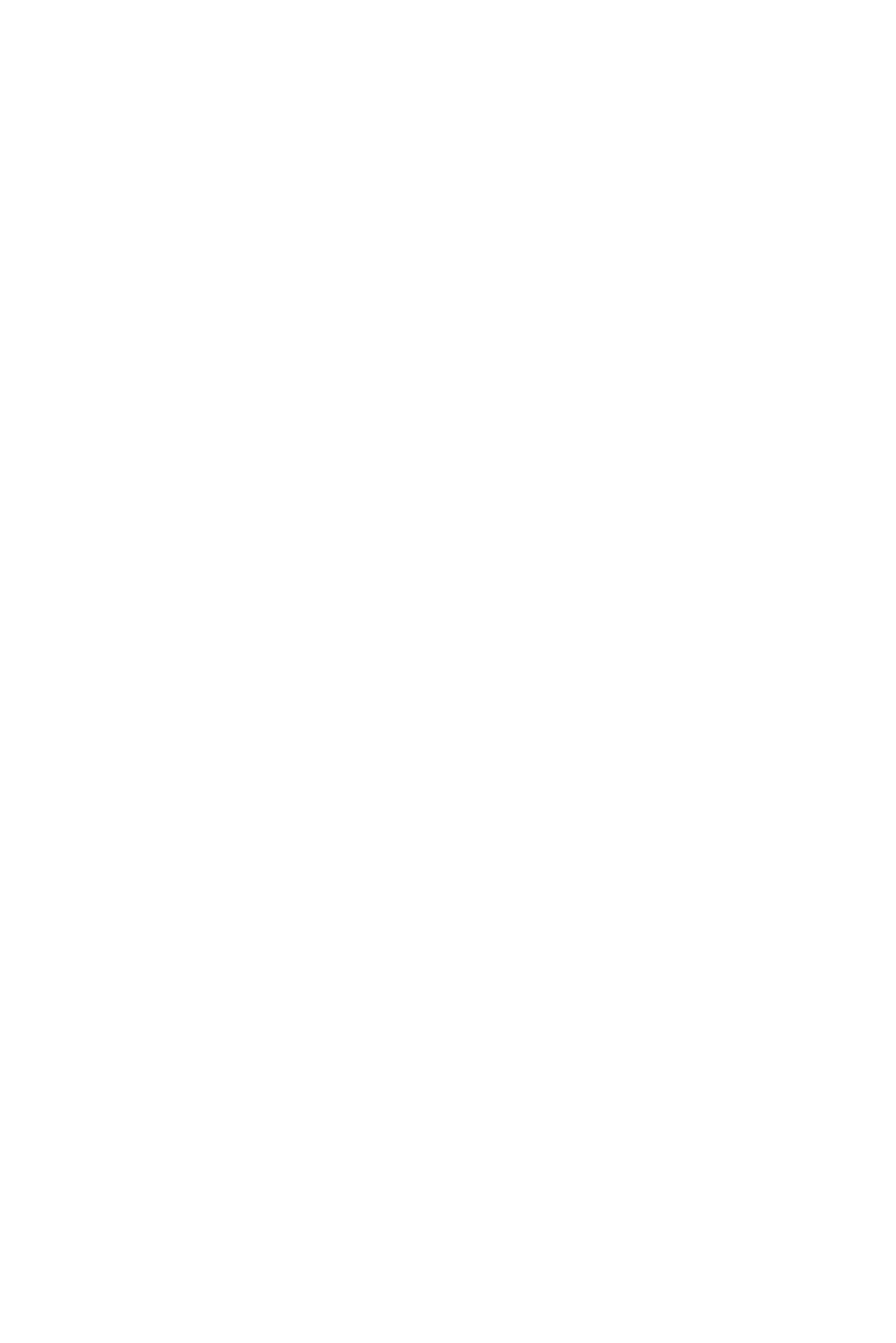## **Executive summary**

Research shows that 80 percent of all strategic initiatives by professional service firms fail to meet their objectives. This book is about how to make them a success. Strategy is, in the end, about people, and will succeed or fail depending on how well partners, employees, clients and others apply it.

Scientifically, there are several basic elements in getting human beings to adopt any new strategic idea, which can be encapsulated in four questions:

- Will it give me more certainty in areas of my life that I most care about?
- Will it give me more autonomy, more freedom, more choice in the areas of my life that I most care about?
- Will it increase the amount of trust that people have in me?
- Will it increase my value, my status, in the eyes of those that I care about?

Almost all of the strategic failures that the authors – Dr Bob Murray and Dr Alicia Fortinberry – have witnessed or researched have come about because the key stakeholders have answered one or more of these questions in the negative.

*The Human Science of Strategy: what works and what doesn't* examines the issues behind each of these questions and show how they form the drivers of almost all human decision-making and behaviour.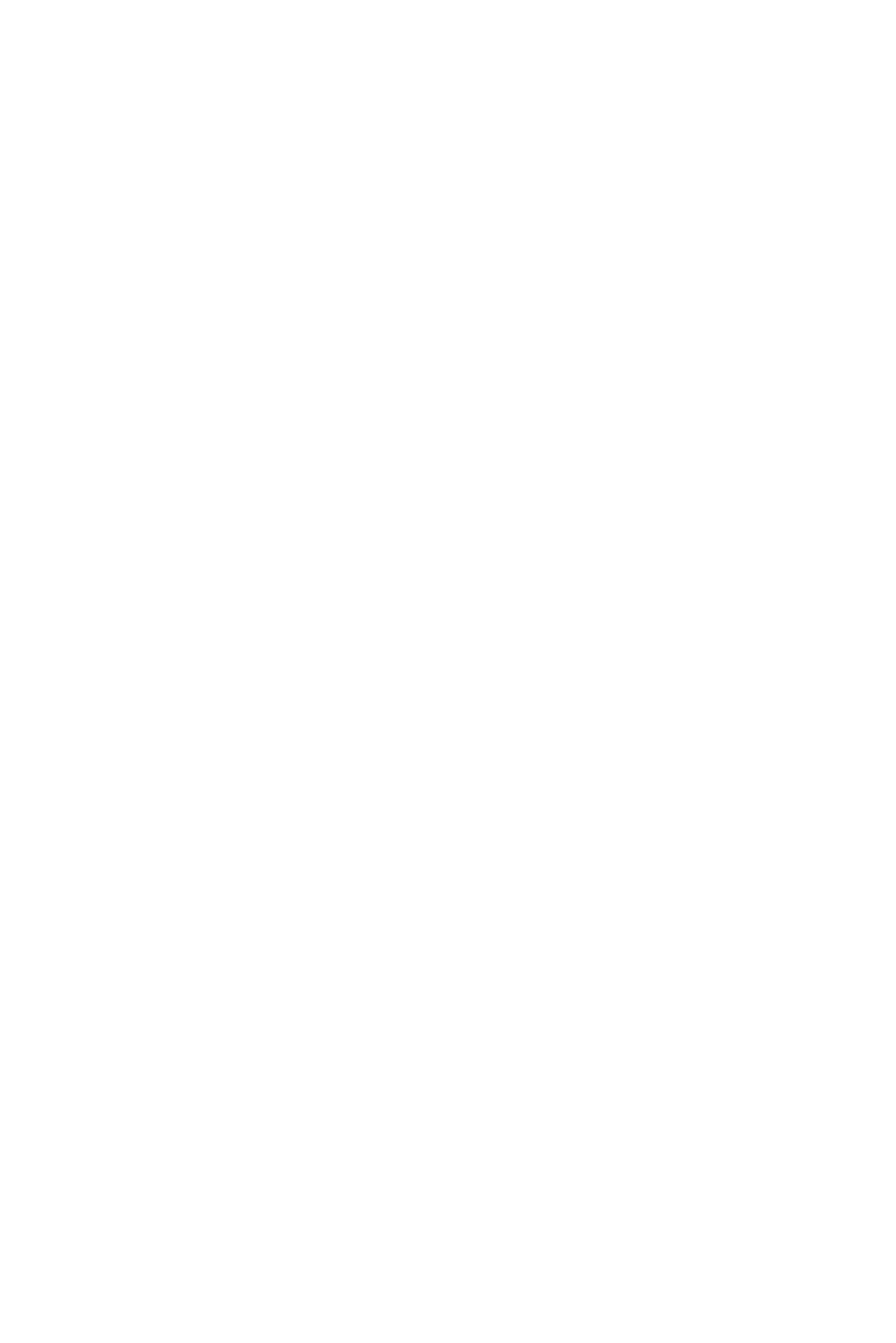### **About the authors**

**Dr Bob Murray**, MBA, PhD is an internationally recognized expert in strategy, leadership, influencing, human motivation, and behavioral change. Bob's insights are based on his wide experience in business as well as his deep knowledge of research in the areas of management, psychology, genetics and neurobiology. Clients include premier global law firms and mid-sized firms in Australia, the UK and Europe, alongside many Fortune Global 500 corporations. With his colleague Dr Alicia Fortinberry, Bob won the American Science Achievement Award and was appointed to head the Obama Administration's comprehensive national work stress initiative. Bob's latest book with Dr Alicia Fortinberry, *Leading the Future: The new human science of law firm strategy and leadership* (ARK Group, London), shows the potential impact of the new science of being human on organizational success. With Alicia he is also the author of the international best-sellers *Creating Optimism* and *Raising an Optimistic Child* (McGraw-Hill, New York). Dr Bob has lectured at Sydney, Melbourne, Duke, Tufts, South Florida and California State universities.

**Dr Alicia Fortinberry**, PhD (Organizational Psychology) has gained global recognition for her powerful, lasting impact on top-tier law and other organizations and leaders. Drawing on the latest science of human motivation and change, Alicia enables firms to shape strategy and build the right leadership, performance and diverse, cohesive culture. Alicia's clients include internationals such as Herbert Smith Freehills and Allens Linklaters and major national and mid-sized law firms, as well as many Fortune Global 500 corporations. With her partner Dr Bob Murray, Alicia received the highly prestigious American Science Achievement Award and was appointed to head the US government's comprehensive national work stress initiative. Their latest book, *Leading the Future: The new human science of law firm strategy and leadership (ARK Group,* London), guides leaders to apply the latest science to areas such as